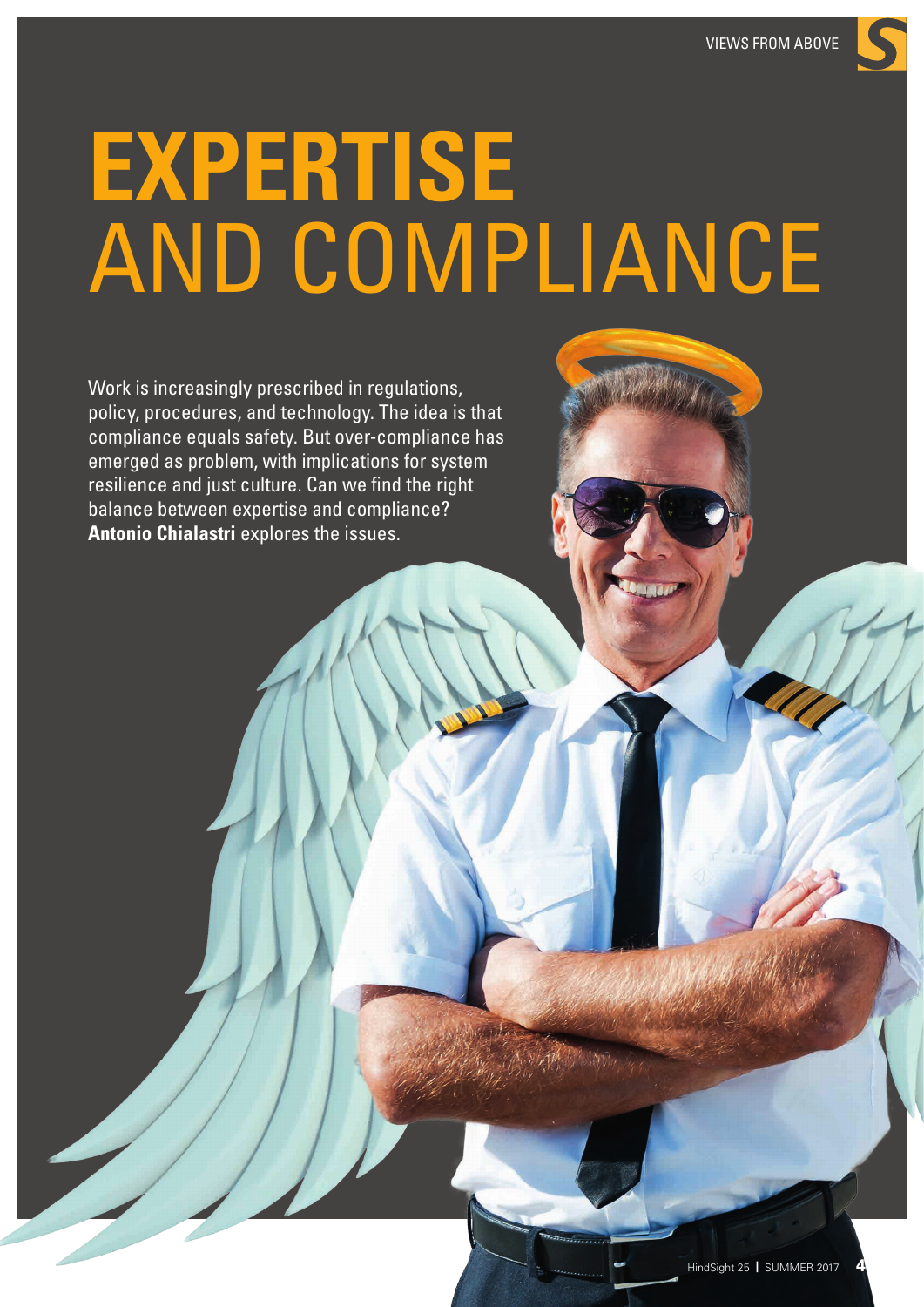# **KEY POINTS**

- **1. Pervasive control over pilots' decisions risks turning pilots into simple executors or system operators, with implications for decision making and just culture.**
- **2. Pilots use their expertise and experience to create safe boundaries around their decision making, sometimes despite pressure to the contrary.**
- **3. Over-compliance is an increasing risk to system resilience, and perhaps a symptom of a lack of trust.**

Thirty years ago I was a young pilot who started with a lot of passion, a strong determination and great expectations. Obviously, I lacked expertise. An airline took me as a novice pilot, trained me extensively, checked me thoroughly and after many years and much flight time, it appointed me as a Captain. This was the normal career of a pilot: novice, expert, Captain. After that, the company implicitly was telling me: "Now, you're the Captain. I trust you. Act on my behalf".

## From Master after God to system operator

"Master after God" was a phrase used during the XVII century to define the Captain. The meaning behind this phrase didn't come from an idea of divinity of the Captaincy. The reason was that the Captain had no one above him, except God. The shipowner had no ways to communicate his intentions to the Captain apart from sailing to far destinations; the delegation was absolute. The Captain knew how to act in the interest of the ship-owner.

Expertise is hard to define. Knowledge interacts with expertise in a subtle way. Sometimes we don't know that we know. 'Gut feeling' arises from past experiences; a kind of lesson learnt without awareness. However, expertise is essential in the decisionmaking process. It helps to anticipate events and allows the pilot mentally to be five minutes ahead of the airplane, deviating from procedures if it is necessary.

With the evolution of automation, the enhancement of meteorological predictions and the continuous updating of flight data, pilots are often seen as simple executors or system operators.

What I see today is a pervasive control over pilots' decisions – an over-emphasis on compliance with the standard operating procedures, the reduction of Captain's autonomy, with implications for decision making and just culture. There are several examples of the erosion of the Captain's authority, including fuel policy and the compliance monitoring programme.

# Fuel policy

The fuel carried on-board depends on many variables. First of all, the fuel uplift is a kind of bet: pilots determine in advance how much fuel is required for their trip. They decide the correct quantity of fuel getting weather forecasts but, as Mark Twain has said: "Never make predictions, especially about the future".

Today, the actual fuel reserves available on a plane are really lean. Here we need to uplift extra fuel to cope with foreseeable changes in the flight time or with contingencies that may arise once airborne. How much fuel is needed is not a clear cut decision-making process. It comes from experience, from knowledge and from all the available technical, operational and weather data. You know how much fuel is (really) needed only once you have landed… safely.

It is the eternal 'production versus protection' conflict. The pilot's job as imagined is full of flights carrying minimum fuel. The pilot's job as really done is made of Captains uplifting extra fuel; a decision made based on their

**Report to Operations: All OK... Engine vibrations have ceased...**

1000000000000